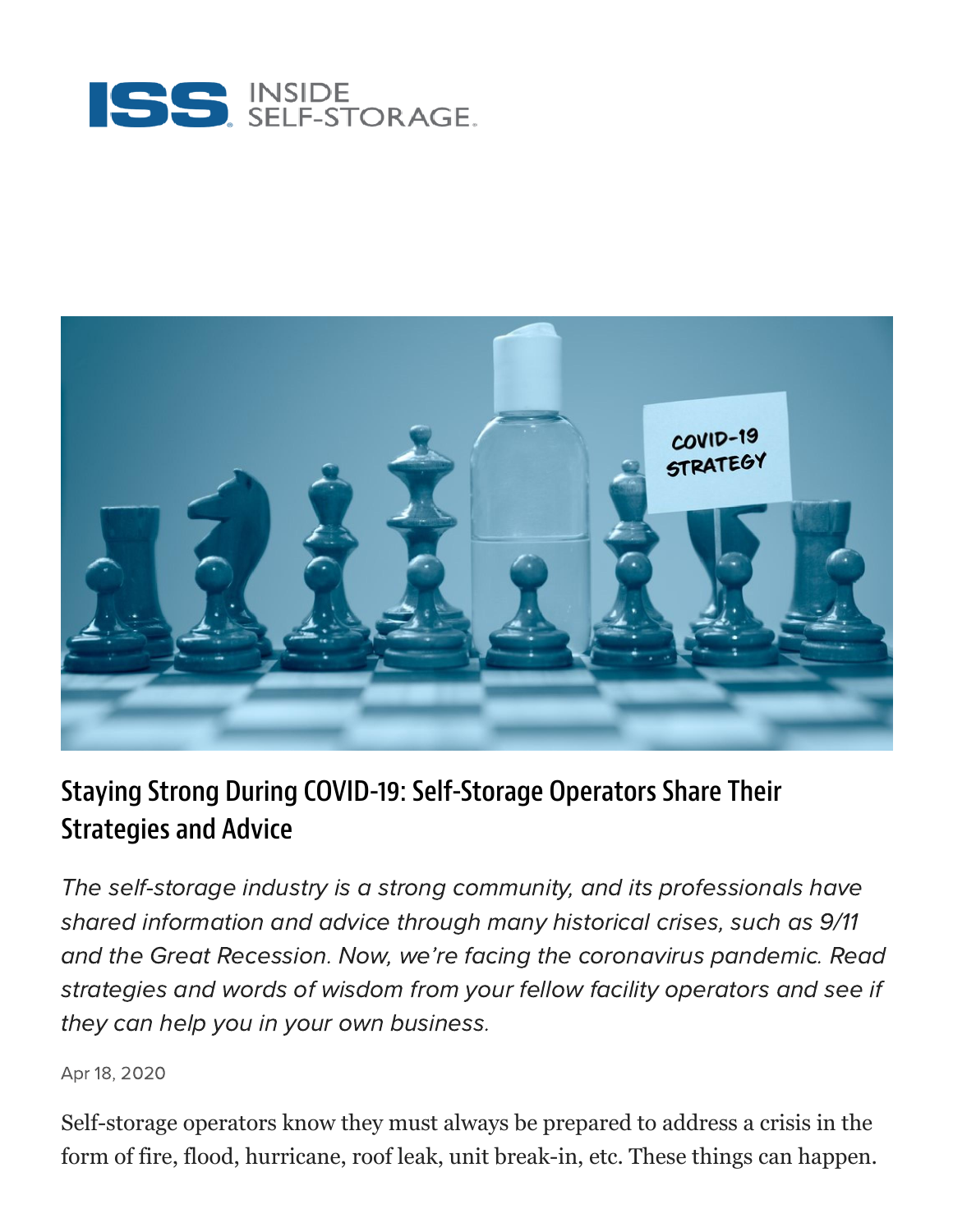But the coronavirus pandemic? The industry has never faced anything like it. COVID-19 has raised lots of operational questions and challenges, and many changes to facility policies and procedures.

On the bright side, we're all in this together and can learn from each other. Following are some strategies and words of wisdom from fellow self-storage operators on how to keep staff and customers safe during this crisis as well as how to help the community. Read how they're handling events as they unfold. Perhaps it can help you with your own business. You are not alone!

*Note: These responses were gathered in late March and early April. Some circumstances may have changed since.*

# What is your company doing to protect and assist self-storage tenants in this time of national crisis spurred by the coronavirus pandemic?

From the beginning, we made the decision to protect our team members and our customers as much as possible. It made sense to take advantage of technology and limit interactions. This quickly evolved to fully conducting business virtually. We do the entire reservation process online or over the phone, and we are also performing daily checks on our store and customer units, cleaning and refilling sanitizer stations and preparing for move-ins. Customers can pre-purchase packing and moving supplies, and we will put them in the unit for the customer. We also provide Beyond Bundles, which are pre-portioned moving kits. We have technology-based solutions for access to the building, so this eliminates touching keypads and doors, and we also offer online rent payments.

Many storage companies are holding off on implementing rent increases. This is really where we see the biggest financial impact occurring. We retracted April increases and will be evaluating monthly, but I don't anticipate rent increases for a couple of months. This will impact this year's financial performance.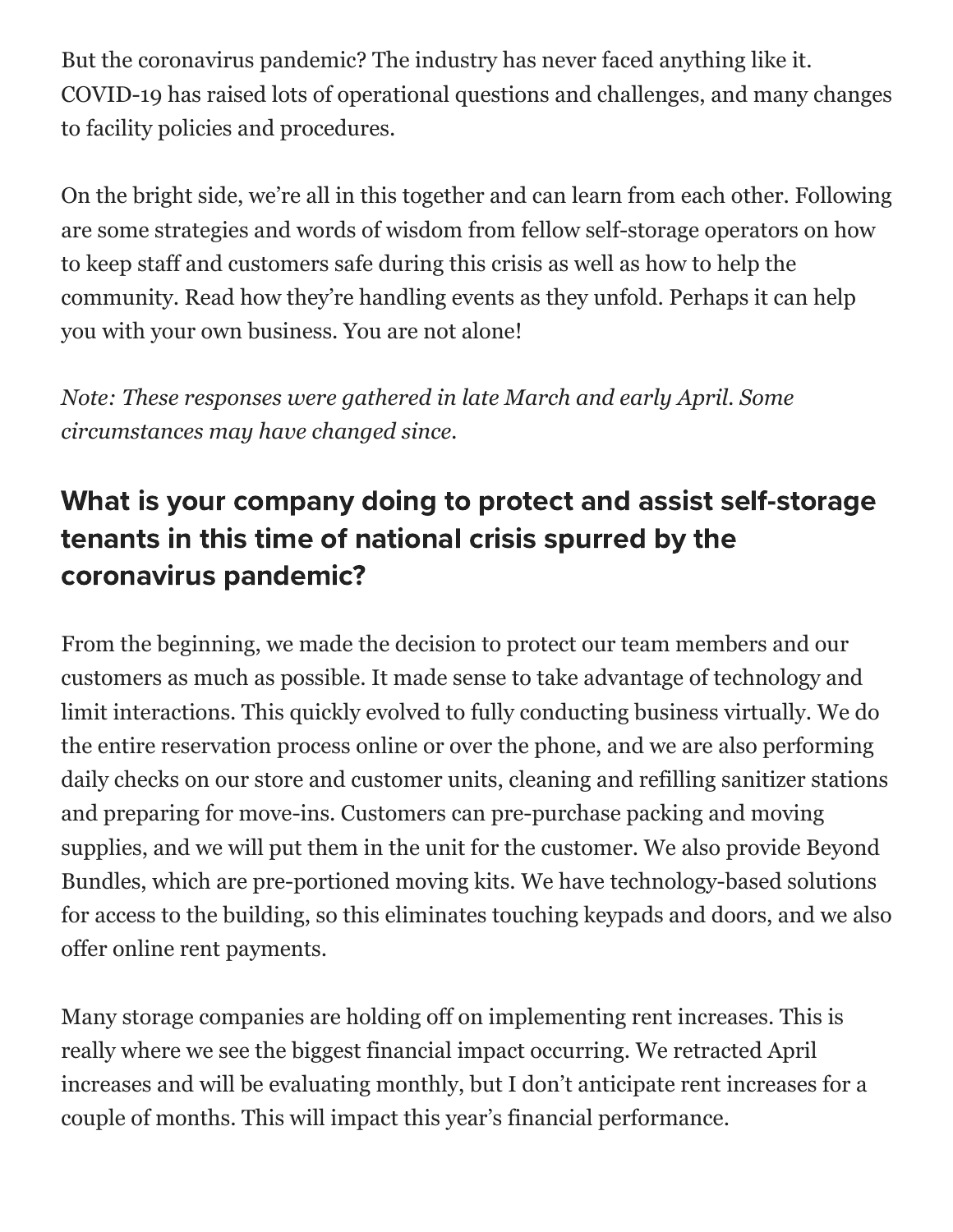*―Lara Anderson, Director of Marketing, Beyond Self Storage, which operates 18 facilities in eight states*

Owners must be clear—even put it in writing—that extreme cleaning is required multiple times a day. They also need to provide the cleaning supplies and specifics. It's OK to point out the obvious, such as clean the phone but better yet, clean and then use the speaker phone.

The same goes for social distancing. It isn't enough to simply say "maintain six feet of separating distance." You must provide a way to rent where the manager and renter aren't just separated by the counter. Barriers should be provided to ensure customers are at least six feet from the manager when he's entering information into the computer. If your office is open, remove the candy dish and suspend free coffee and soda. Provide physical barriers so clients can't roam the office and touch products.

If the office is manned but locked to customer traffic, add signage on how to rent and make payments, and send an e-mail to tenants that outline the best payment options. You can add free locks in a show unit for customer pickup or put them in the clients' unit prior to arrival.

*―Marc Goodin, President, Storage Authority LLC, which operates self-storage facilities and offers franchise opportunities*

While we're certainly going to continue doing our best to protect and assist our tenants, as employers and leaders in our businesses, we have just as much if not more of a duty to protect our team members during these unprecedented times. Thankfully, much of what we've implemented is to protect and assist both employees and customers. We have been and will continue to monitor daily the changes and recommendations from local, state and national officials.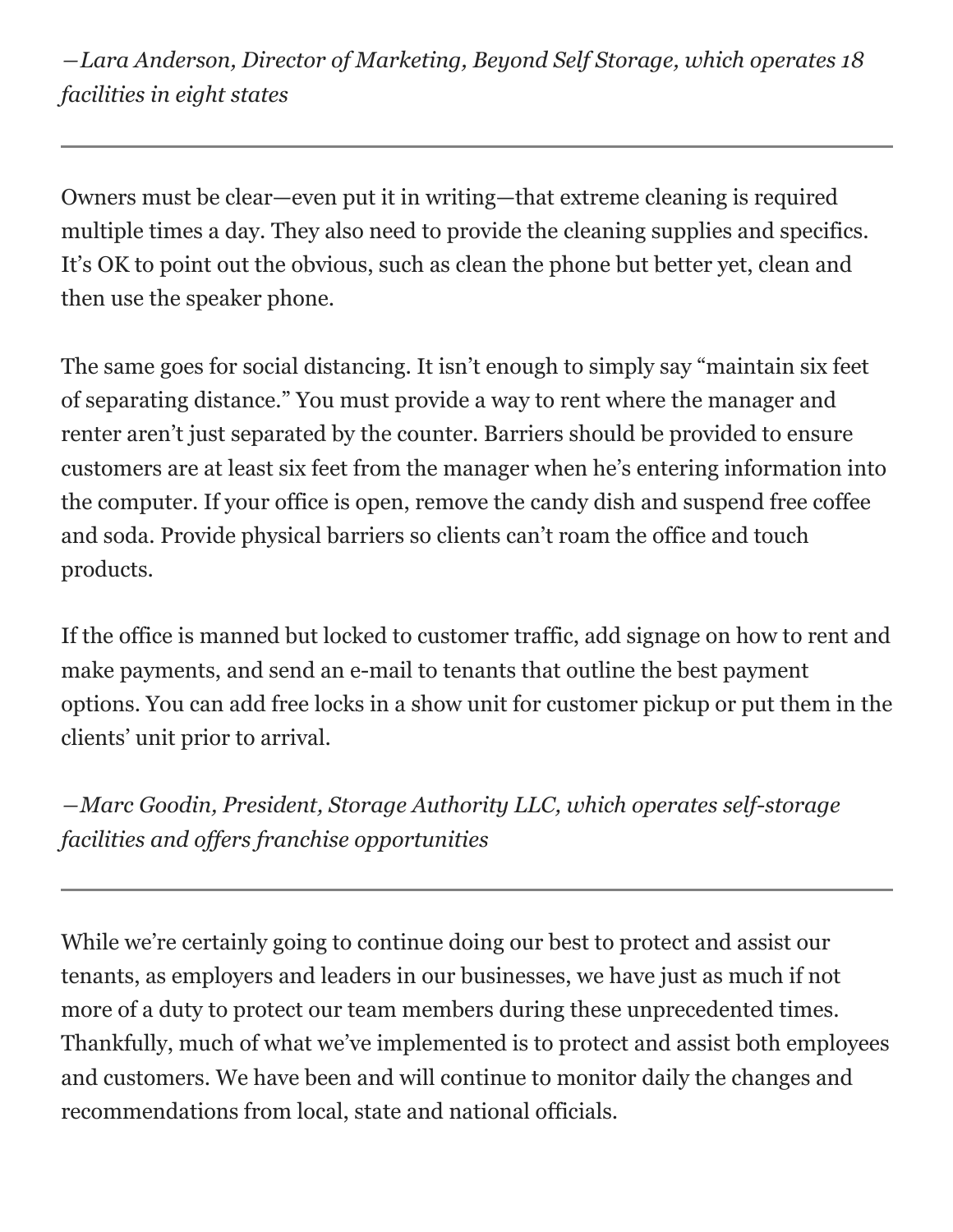At this time, we haven't been forced or elected to close or alter our office or access hours; however, this could certainly change with circumstances. We also have plans for our team members and offices in the event we need to close the doors that involve the ability to work more remotely. We're strongly encouraging customers to limit their in-person contact with our staff for everyone's protection.

Our team members are doing extensive cleaning/disinfecting after customers come into the office—wiping down counters, door handles, etc. If the customer uses one of our pens to sign paperwork, we make sure they keep that pen. Most of our offices are set up with counter tops that serve as a barrier between the customer and our team members, which has been beneficial to assist in social distancing.

On March 16, we sent an e-mail to all tenants that we'll no longer accept in-person payments. We're encouraging customers to pay their monthly rent online, use a drop box or mail payments vs. coming to the office. We informed customers to refer to our Facebook page for the most current updates on office hours and possible closures. We're also encouraging them to call our managers vs. coming into the office if they need other assistance.

Additionally, tenants at our facilities with hands-free controlled-access systems are being encouraged to take advantage of the technology on their smartphones to avoid direct contact with our keypads. If managers are speaking with a prospective new customer, we're encouraging the leasing and payment to take place via e-mail and telephone.

On our office entrance doors, we've posted fliers to alert customers on many important items. We ask that only customers who are 100 percent healthy enter the office, and those who are there to only make a payment to please use online payment options or the drop box. We also have a second flier posted from the CDC that displays the key symptoms of COVID-19. We're committed to doing whatever we can assist our tenants and team members while keeping our operations going in an effective and safe manner. However, we're ready to act swiftly upon any changes with new information we receive from health officials.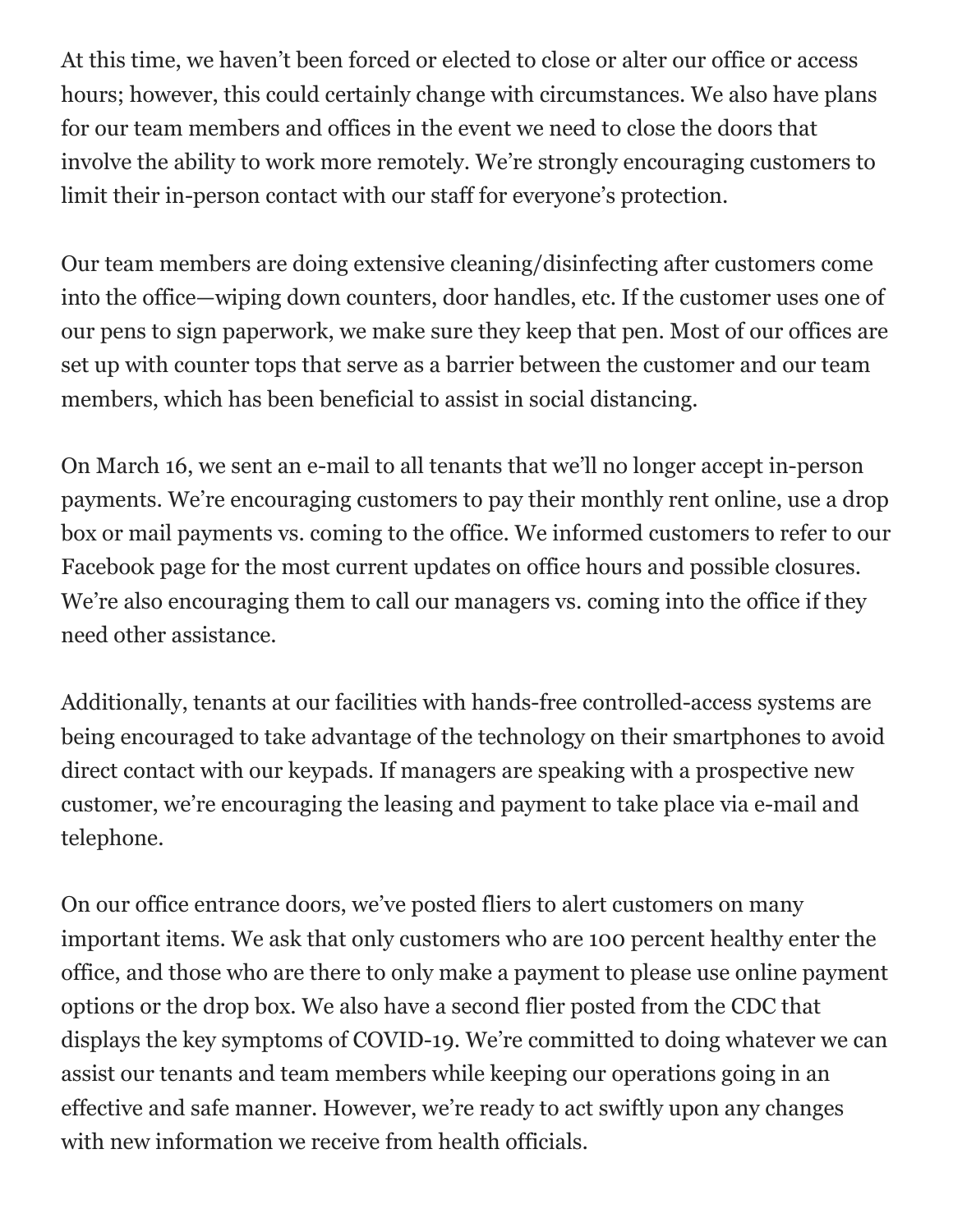*―Ben Hendricks, Chief Operating Officer, Five Star Storage, which operates 17 locations in Minnesota and North Dakota*

We've instituted immediate operational changes to protect both our customers and team members. Notices were sent out to all customers to let them know we've taken additional steps to disinfect our leasing offices while reinforcing healthy habits for our team. Our offices are equipped with hand sanitizers and antibacterial soap for handwashing. All locations are "handshake-free zones," and we're closing our restrooms to public use.

Following social distancing guidelines, we request that if customers need to visit the office, they help us maintain a six-foot minimum distance. We've asked them to help us by reducing physical contact and to not visit the facility or leasing office if they're ill, have been exposed to the virus or recently traveled outside of the country. Additionally, our offices have ceased to accept cash/in-person payments for the time being. Payments can be made online at the facility website, or by phone or mail. Tenants can also enroll in our auto-debit program.

Other changes we've asked managers to implement include:

- Continue to disinfect all surfaces daily and immediately after each customer interaction including doorknobs, counters, pens, tablets, etc.
- If possible, change your HVAC air filters.
- If you have a fever (100.4°F or higher) with cough or have been exposed to anyone who has been diagnosed with COVID-19, contact your area manager right away!
- Suspend all physical marketing activities including visits, networking, awareness and other activities in which you would come in contact with the public. To compensate, increase your Facebook posts and e-mail marketing.

*―Stacie Maxwell, Vice President of Marketing and Training, Universal Storage Group, which manages 60 sites in 14 states*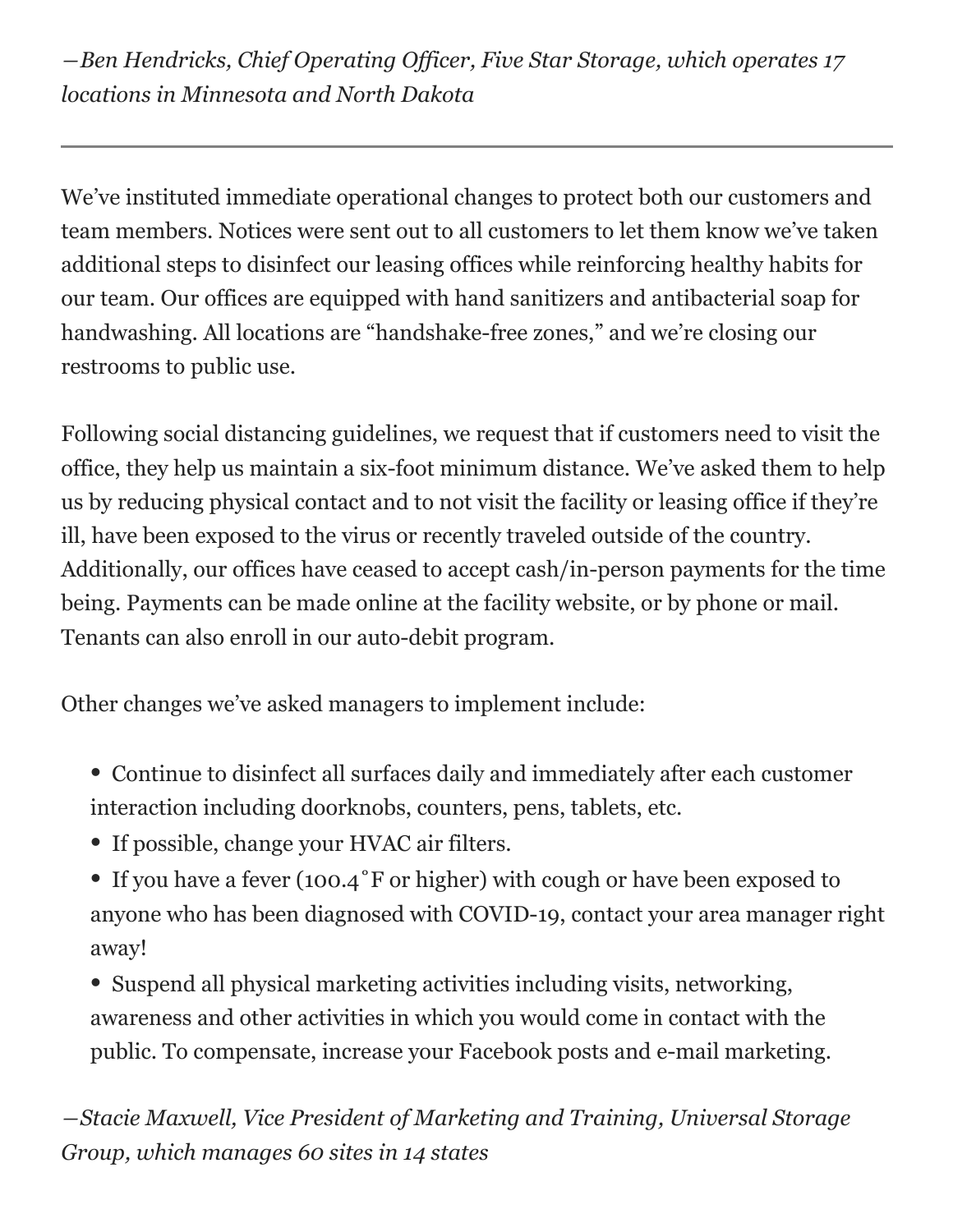As far as protection, we are following CDC protocols for constantly disinfecting common customer/staff touchpoints such as keypads, office and facility access doors, common area restrooms, elevators, and drinking fountains. Communication with our customers is critical, so we're sending updated information and reminders via e-mail as well as posting these communications on our office doors and common areas.

In terms of assistance, we've suspended all lien sales and rent increases until further notice. Our plan is to work with our customers on a case-by-case basis when it comes to rent collections. We're also reiterating online and autopay options to give our customers a way to pay their rent without having to come into our offices to do so.

*―Scott McLaughlin, Executive Vice President, Sentry Self Storage Management, which operates 23 properties in four states*

We've been closing monitoring all CDC guidelines to determine the best course of action for our tenants and customers. Not having a plan is the worst response to this crisis. We're rapidly making and refining our plans as new information is available.

As this virus spread across the nation, we began by limiting contact to six feet but rapidly moved to zero personal contact between our managers and customers. All managers have been isolated in their office and business is conducted via phone or through glass systems. Customers are taking self-guided tours, and the rental process is handled online or using e-sign capabilities. All payments are made online or placed in the payment drop box outside the office. We're disinfecting all payments, mail and other items the managers touch. Using zero contact, we're able to help customers while keeping our team and tenants protected.

Our cleaning efforts have been increased as well. We're sanitizing keypads, cart handles, doorknobs and restrooms. We've reviewed each property and identified the most touched areas that need special attention during this time.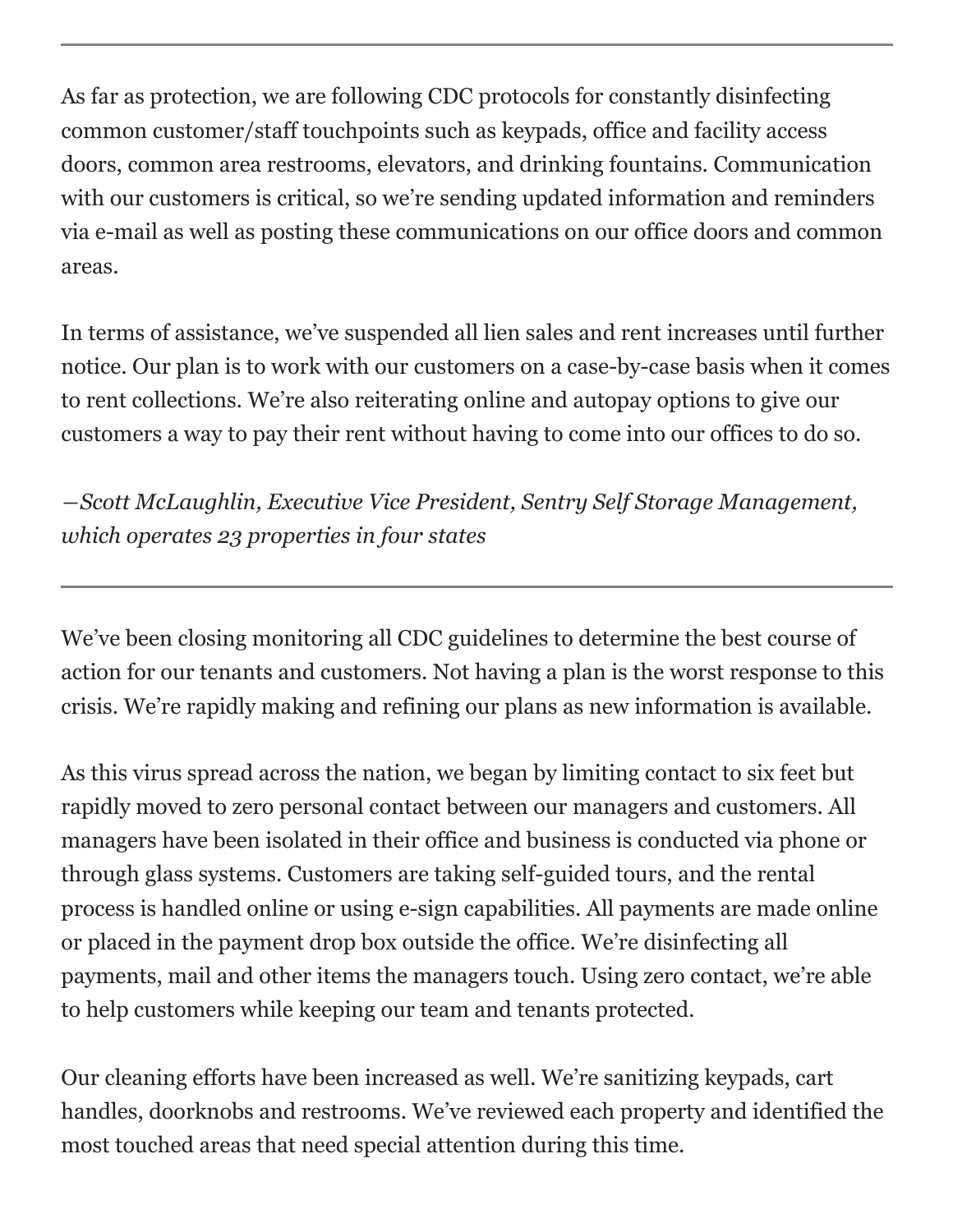*―Magen Smith, Co-Founder, Atomic Storage Group, an industry consultancy and management firm*

# Did your company already have an emergency-response plan in place? If not, what are you doing to rectify the situation? If yes, how successfully have you been able to follow it?

Most organizations have a crisis-management plan. With COVID-19, it's been proven that you can't 100 percent prepare for everything; but what we can do is have some processes in place to be ready for action.

Where I think we have come out of this in such a positive light is turning to our core values as a beacon to help direct us on what our decisions should be. Are we "putting people first"? Having our teams work from home when applicable and finding ways to limit interactions was the answer. Were we "doing the right thing"? Setting up processes to protect our customers and communicate with them was the answer. Did we "take ownership"? Acting quickly and implementing these procedures at the very beginning was the answer. So, I would say, for the long term, we are set up with a team that is ready to approach any crisis with these same values in mind.

*―Lara Anderson, Director of Marketing, Beyond Self Storage, which operates 18 facilities in eight states*

The emergency-response plans that we do have in place helped us to react to this because our technology and communication capabilities are allowing us to stay mobile and react to the rapidly developing changes. This has been very helpful as it relates to social distancing and having one customer in the office at a time, and the increased sanitation of high-touch points in our office.

*―Edward Hainrihar, Vice President of Operations, Amsdell Cos., which operates nearly 100 Compass Self Storage locations nationwide*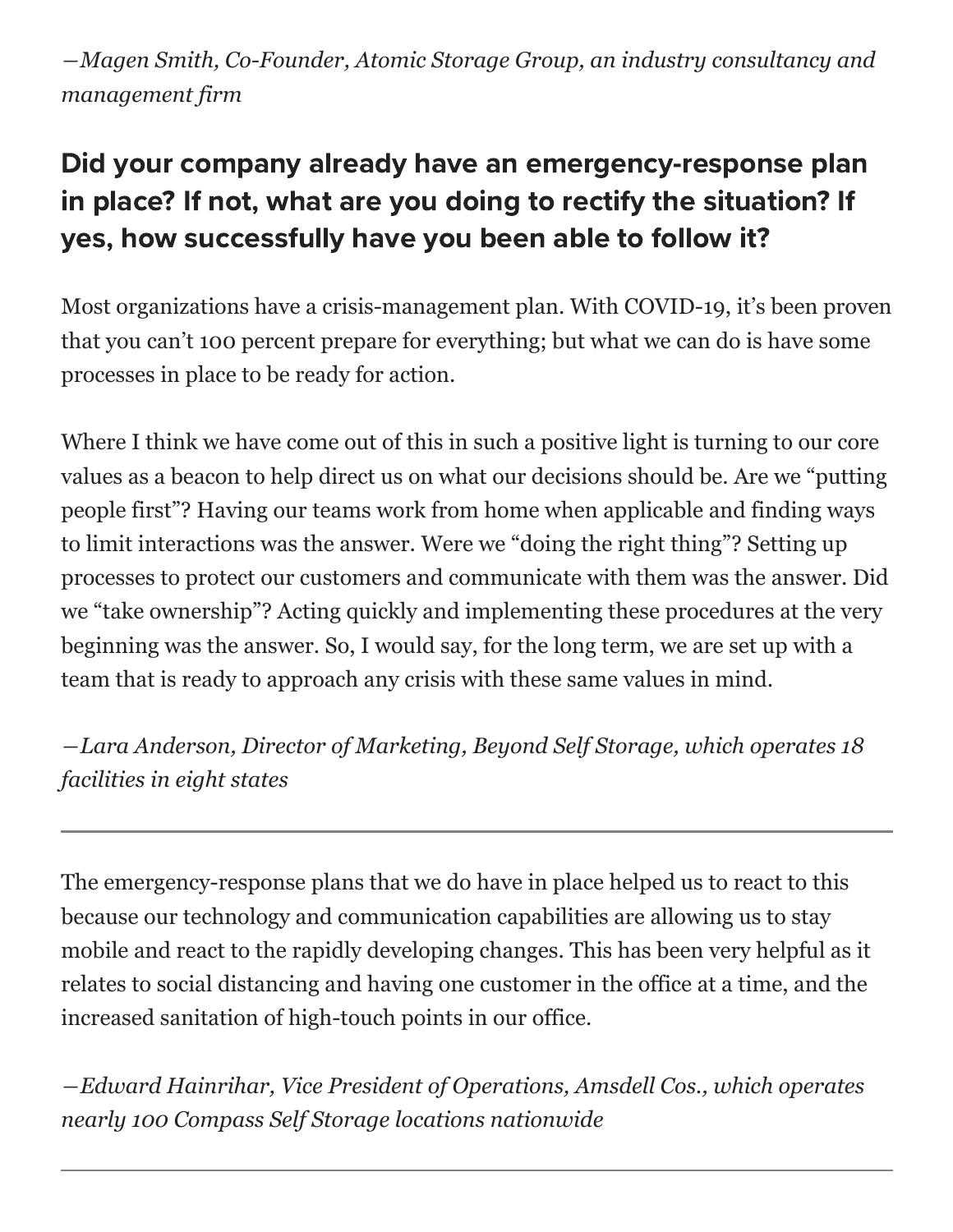We have emergency-response plans in place to deal with fires, natural disasters, burglaries, robberies, etc., but we didn't have a plan for an event such as this—a pandemic. It's safe to say virtually every business across this country is navigating these uncharted waters together. It's been interesting to hear how other businesses are handling this situation and not just within the self-storage industry.

We're essentially creating our response plan as this situation continues to unfold. Thankfully, our team has done a great job in handling this situation. I'm confident the year 2020 will see "Pandemic Emergency Response Plans" become popular across the business world and even in our personal lives.

*―Ben Hendricks, Chief Operating Officer, Five Star Storage, which operates 17 locations in Minnesota and North Dakota*

We've adhered to the emergency-preparedness plans set forth by the Self Storage Association since the introduction of those manuals years ago. However, this COVID-19 situation is different than most other emergencies. Therefore, we've created a special "Store Closing Action Plan" that'll be enacted for any of our facilities that are forced to close due to illness or by mandate.

Before leaving, the facility or area manager or our corporate staff will send out a predrafted e-mail to all customers stating:

- The store is closing (with the estimated duration of adjusted hours and emergency numbers for the store).
- For any late-paying customers with red locks, those overlocks won't be removed until the store reopens.
- Customers can pay online at the website and enroll in auto-debit.
- All truck-rental operations are suspended until the store reopens.

• A manager or corporate staff member will post a notice of closure on Facebook and place signage on the office door to inform any walk-ups of the closure and what number to call for assistance.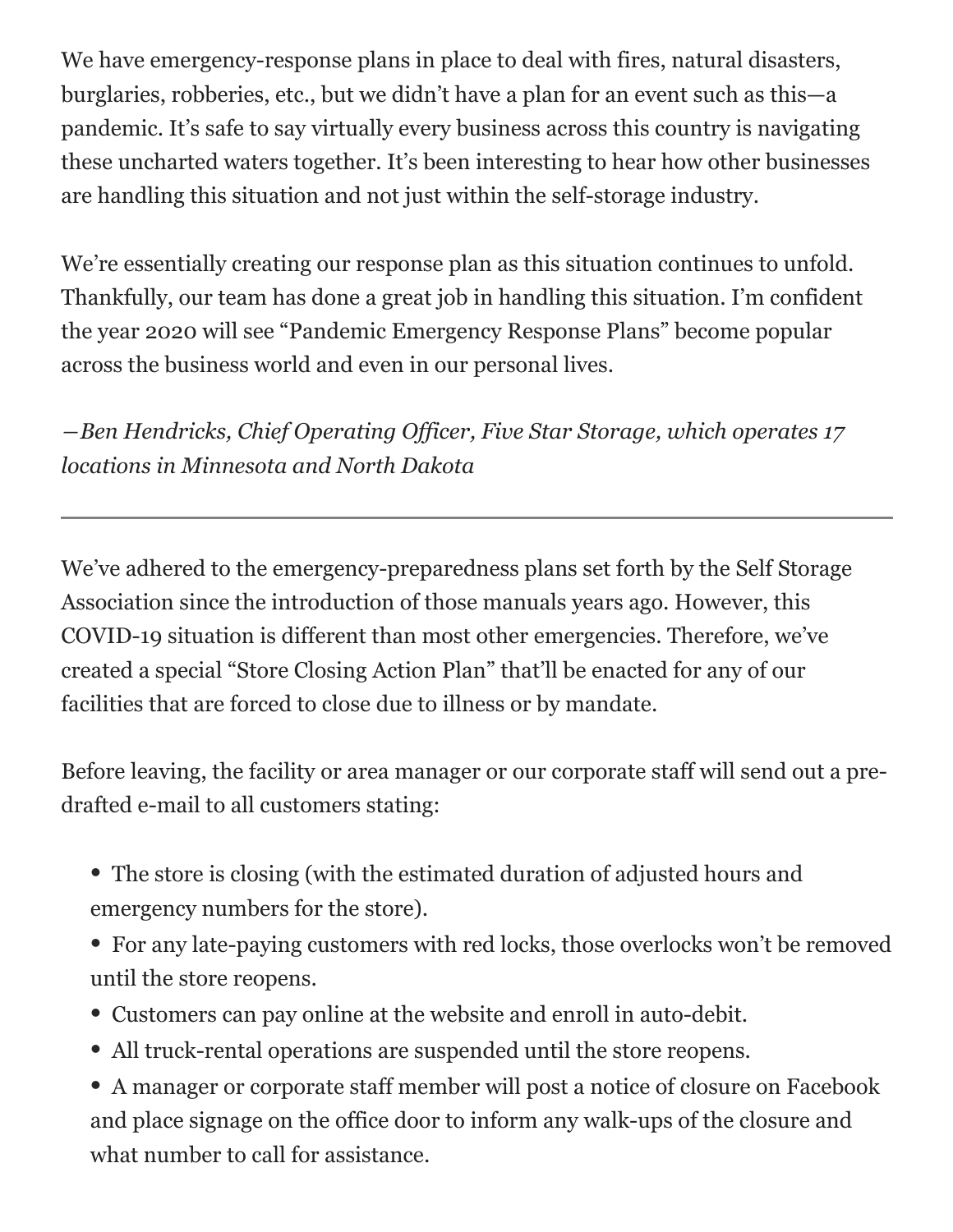*―Stacie Maxwell, Vice President of Marketing and Training, Universal Storage Group, which manages 60 sites in 14 states*

We don't have a response plan in place specifically for a pandemic at this time. However, because the regions of the country where we operate are susceptible to severe storms and hurricanes, we have comprehensive plans to deal with those natural disasters. We've found some good correlations within those plans that are helping us navigate the current situation.

*―Scott McLaughlin, Executive Vice President, Sentry Self Storage Management, which operates 23 properties in four states*

We have various emergency plans in place for fires, earthquakes, floods, etc., but nothing that would address the magnitude of the coronavirus. We're adapting almost hourly to the flood of new information and requirements in an effort to keep our employees safe, our facilities as open as possible, and take care of our customers.

*―Ken Nitzberg, Chairman and CEO, Devon Self Storage, which operates 41 facilities in 13 states*

We had many emergency-response plans in place for natural disasters but not for a pandemic. However, we've always used the latest technologies and deployed many systems and redundancies to keep our operations running should the unforeseen happen. We constantly review our core systems and discuss the best- and worst-case scenarios so we can develop comprehensive plans should a manager get sick, a hurricane or earthquake occurs, a riot breaks out, and other scenarios for which we should be prepared. We're making strides in building a system to ensure we're prepared for the next pandemic or to run the stores remotely should one of our staff members get sick.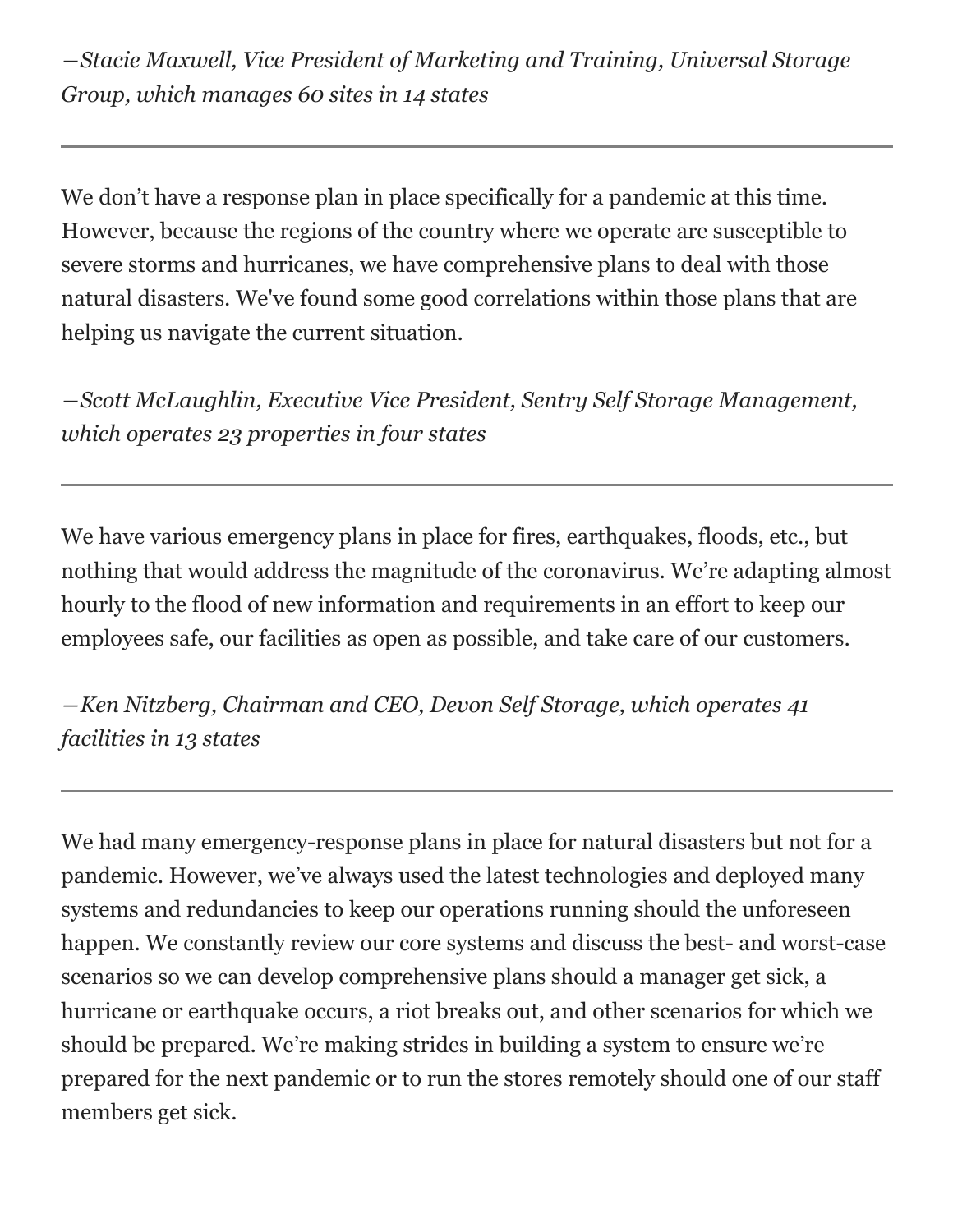*―Magen Smith, Co-Founder, Atomic Storage Group, an industry consultant and management firm*

We had an emergency-preparedness plan, but it needed to be modified as we haven't experienced anything like this. To try to combat this fluid situation, the executive team has had a daily call to be able to react to any changes and make changes daily.

*―Melissa Stiles, Director of Marketing, Storage Asset Management, which manages 227 facilities in 28 states*

### How do you anticipate the coronavirus crisis impacting your business in the near and long term?

No one can predict what is to come, but if we can maintain solid leasing month-overmonth, we don't anticipate any catastrophic losses. We always have ebbs and flows in our economy. Anytime the bottom falls out, you are hopeful for a quick rebound. We have been able to retain and pay full salaries for all employees and have no intentions to cut staffing.

*―Lara Anderson, Director of Marketing, Beyond Self Storage, which operates 18 facilities in eight states*

Many experts suggest we need to be compassionate and, as such, late fees shouldn't be charged and rental deferments are OK. They even suggest rescinding recent rent increases. While I agree we must be compassionate, I don't believe we can afford these blanket policies. If all our renters knew late fees were eliminated, many wouldn't pay the rent—including those in cases in which COVID-19 hasn't impacted their finances. And as we know, once a renter gets two to three months behind, they never catch up or don't care because the amount due is more than their stuff is worth. This could lead to the bills not being paid.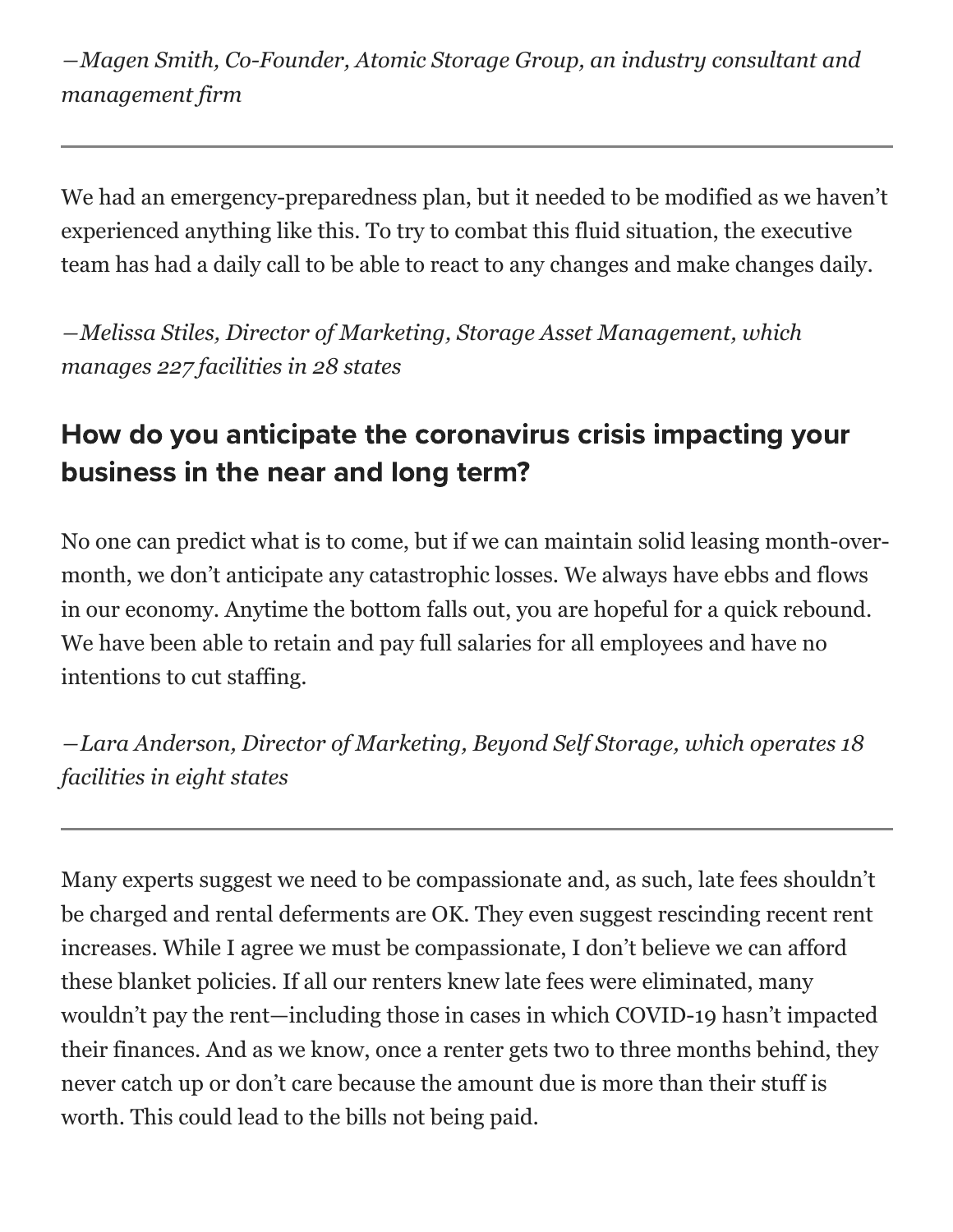There are fewer people moving, people losing their income and more people staying at home, so there'll be fewer rentals. Everyone should consider how to handle a 15 percent to 20 percent reduction in income if things don't turn around soon. The more we provide over-the-top customer service and use high-end service, sales and marketing best practices, the less the impact there will be. Now's the time to do more of everything: more marketing, cleaning, facility improvements, renting on the phone, renting online, cold calls and compassion.

*―Marc Goodin, President, Storage Authority LLC, which operates self-storage facilities and offers franchise opportunities*

We anticipate that in the short term (and we have seen this already), we're able to quickly help customers who need to move in fast, such as college students who had to leave their dorms with little notice. For the long term, we're making every effort to keep our facilities open while trying to help customers manage their accounts.

*―Edward Hainrihar, Vice President of Operations, Amsdell Cos., which operates nearly 100 Compass Self Storage locations nationwide.*

Thus far, COVID-19 hasn't affected our business on any drastic level. Has it caused some headache in our operations? Without a doubt, as I type this from home. One silver lining is the fact that self-storage isn't a business that needs to create daily transactions to keep revenue coming in. Selling "widgets" day in and day out isn't our main source of revenue as it is with a retailer or restaurant.

Residual income through monthly rentals is a big reason why self-storage has been such a great investment for many owners. Even if we need to ultimately close our doors, our business and the industry as a whole will weather this storm better than many others. If this pandemic becomes more long-term than expected, we have the technology in place to continue adapting, which in turn will keep our team in place and allow us to continue serving our customers.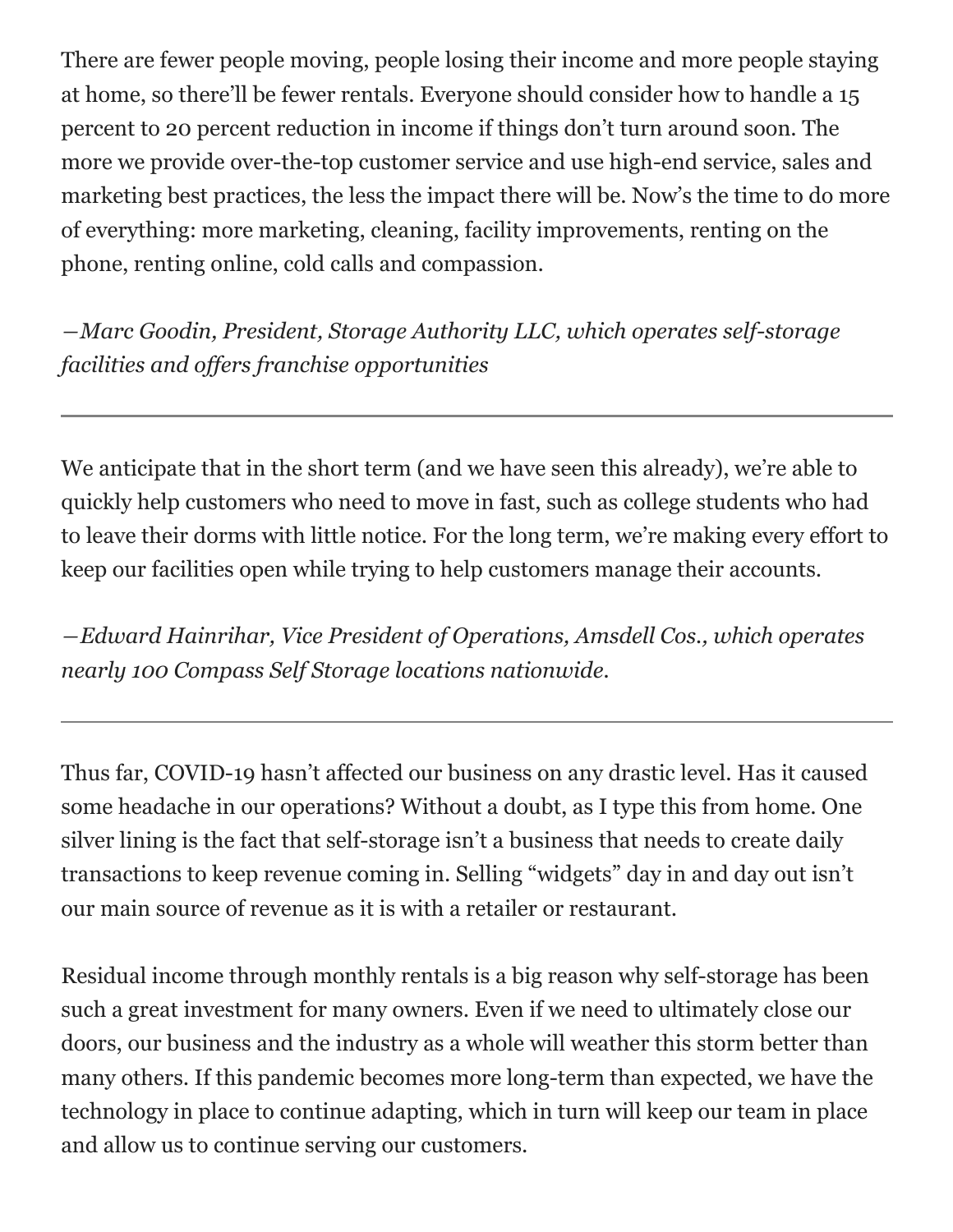*―Ben Hendricks, Chief Operating Officer, Five Star Storage, which operates 17 locations in Minnesota and North Dakota*

For existing customers, we'll be able to accommodate their payments and access to their units as usual, unless by federal/state mandate we're prohibited from doing so. Also, it's a safe bet to assume that we'll see a decline in rental activity, but that will be balanced by a decline in move-out activity.

That being said, I foresee our industry being relatively unchanged and flat through the coming months; and then I expect that traffic and sales will pick up once the immediate threat is over and people get back to their already planned moves. There may even be a surge as the backlog of postponed activity is brought back online with the release of quarantine and social-distancing restrictions.

*―Stacie Maxwell, Vice President of Marketing and Training, Universal Storage Group, which manages 60 sites in 14 states*

Ultimately, none of us know the real short- or long-term impacts we're facing. In the near term, I'm starting to see a slowdown in traffic to our sites and some folks moving out to proactively manage their finances.

In the longer term, I suspect we'll see a growing number of our customers struggle to pay their rent and end up in situations where they're facing an eventual sale of their goods. We'll have to work with those customers on a case-by-case basis. We'll likely see additional move-outs as people determine what their priorities are for their financial resources. We'll see rate compression and increased discounting as operators vie for a potentially smaller consumer group, at least until some consumer confidence is restored in what our job market might look like in the recovery stages of this crisis.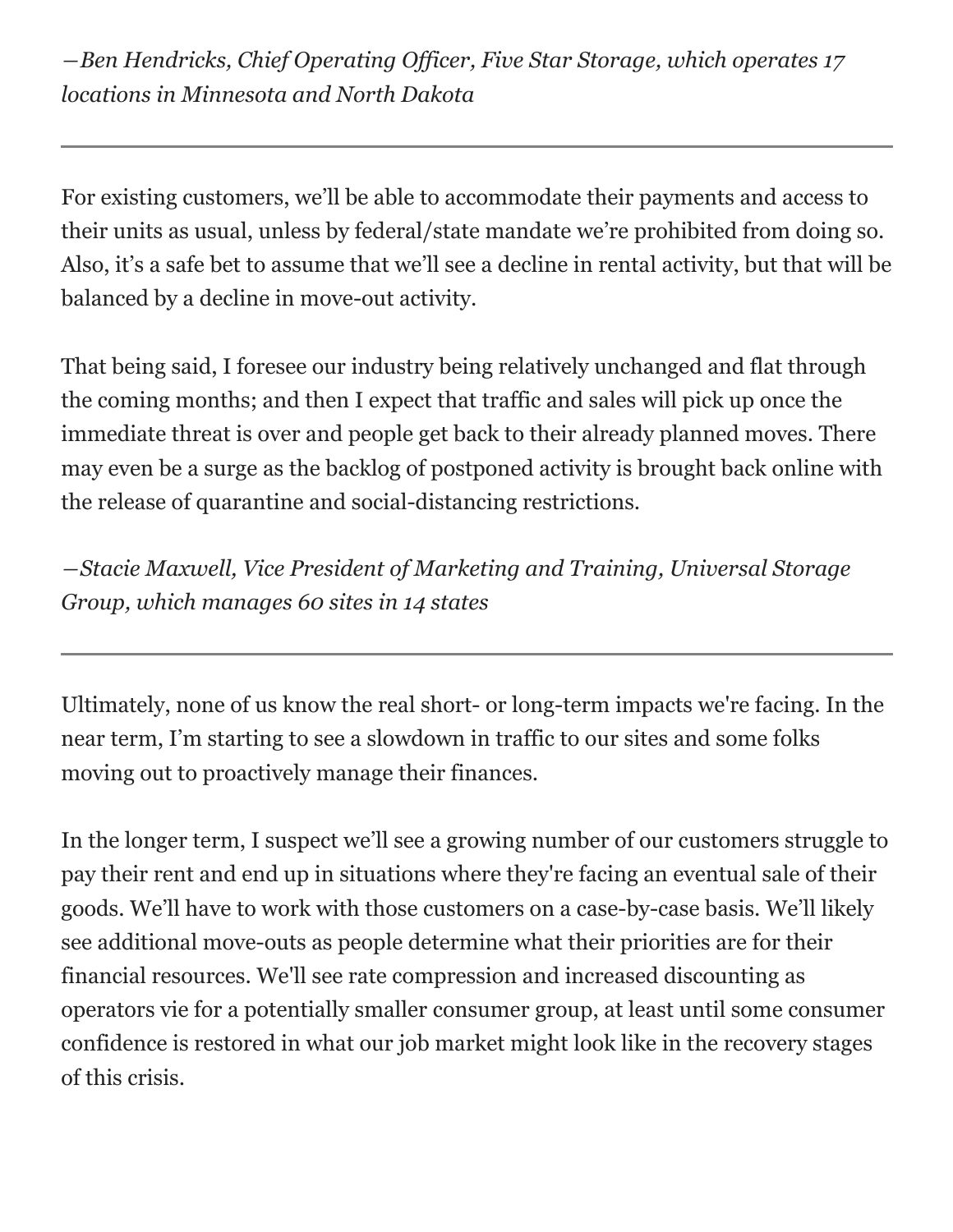*―Scott McLaughlin, Executive Vice President, Sentry Self Storage Management, which operates 23 properties in four states*

That's very difficult to answer as at this point we have no idea how large this will grow, how many people will eventually be affected including our employees and tenants, what will happen to our revenue if our tenants lose their jobs and can't pay their rent, and what our lenders do with respect to loan payment requirements. There are simply too many unknowns at this point to make an intelligent prediction. Instead we have to stay fluid and adjust as quickly as new information becomes available.

*―Ken Nitzberg, Chairman and CEO, Devon Self Storage, which operates 41 facilities in 13 states*

While the impacts of the virus are still unknown, we expect rentals and terms to remain flat for a few months. Delinquencies will spike and we'll be tasked with many decisions such as: Will we waive or delay late fees? When do we begin auctions again? How do we best work with tenants to pay their bill while balancing the needs of the property to keep it financially sound? How will we handle the potential of extended time off for managers if they become ill? Additionally, as we're facing stateemergency protocols, we've suspended all street and tenant rate increases. This is an unprecedented time, but we'll all get through it together.

*―Magen Smith, Co-Founder, Atomic Storage Group, an industry consultant and management firm*

This is tough to say as we're still in the midst of it. We do think accounts receivable will be higher as tenants may not be able to pay and we'll delay our auction process.